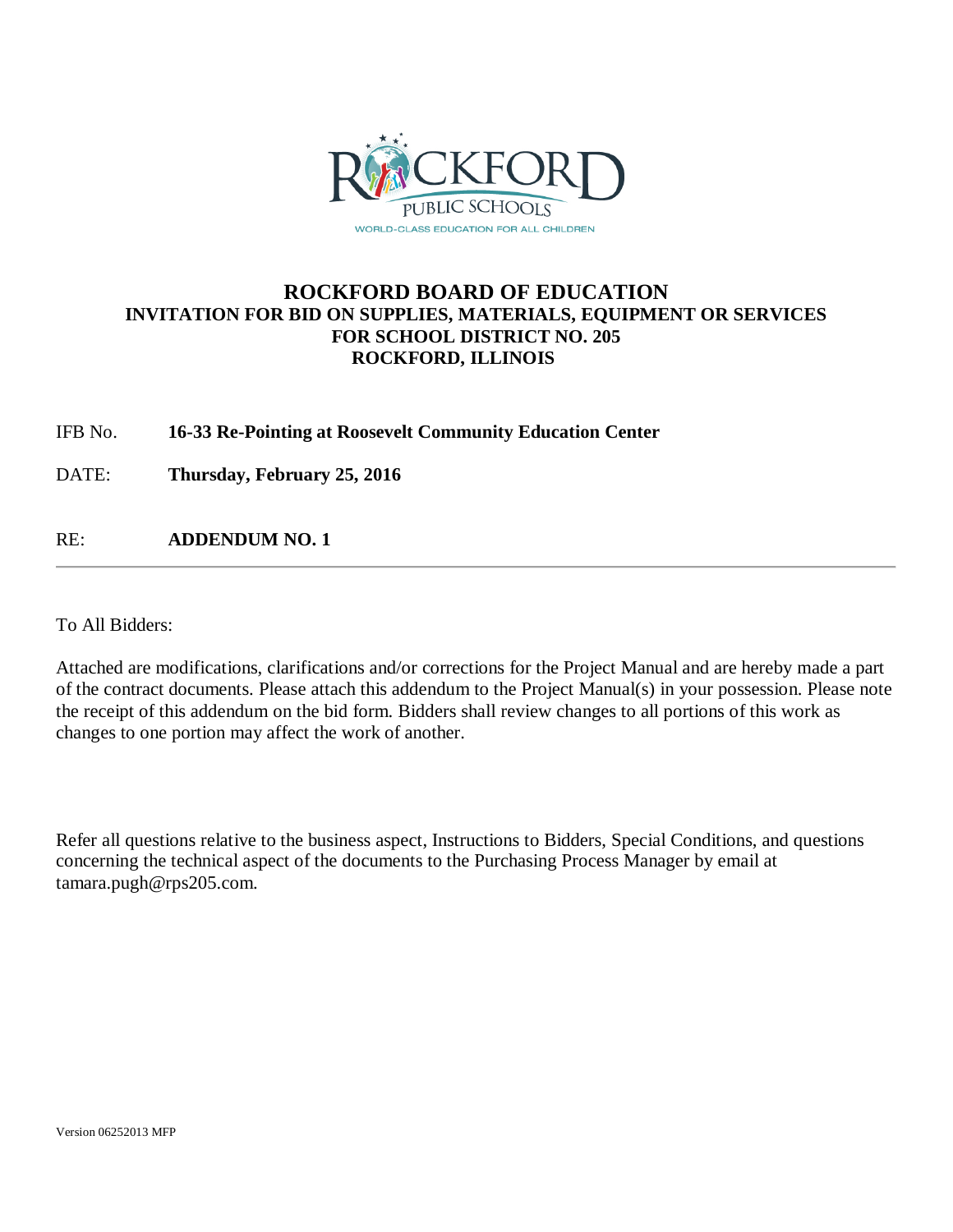

# **ADDENDUM**

TO: PROSPECTIVE BIDDERS

RE: ADDENDUM # 1

SD 205 PROJECT NUMBER: 1572 BFA PROJECT NUMBER: 964 IFB No.: 16-33

FOR: Life Safety Re-pointing Work ADDRESS: Roosevelt Community Education Center , 978 Haskel Avenue, Rockford, IL

DATE: 02-24-2014

Please attach Addendum 1 to the above Drawings, and kindly take same into consideration in preparing your proposal.

 $By \_\_\_\_$ 

Rob C. Belles, Belles Firm of Architecture Inc.

**This addendum consists of 3 text pages including this sheet.**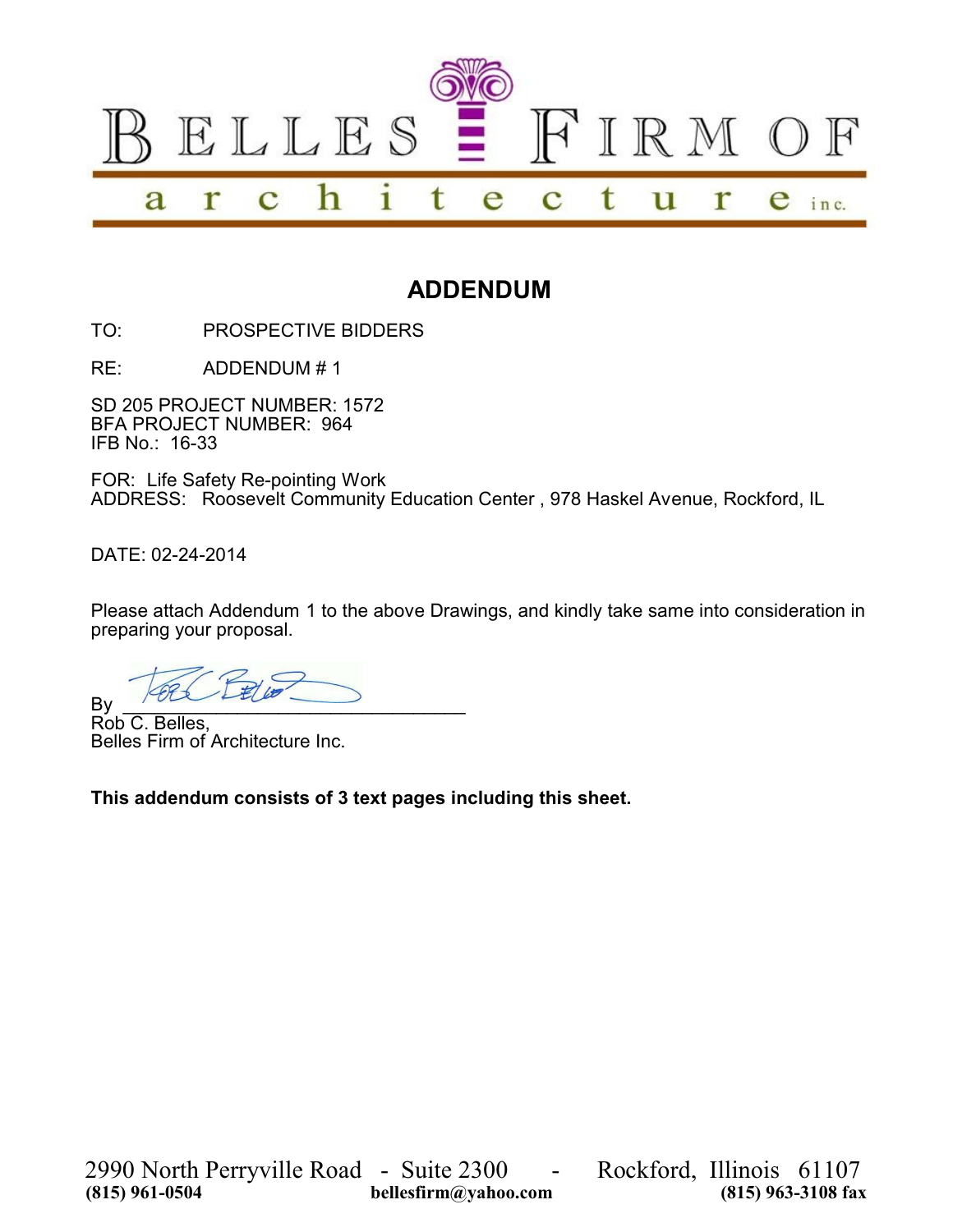SD 205 Project Number: 1572 BFA Project Number: 964 IFB No. 16-33 For: Life Safety Re-pointing Work Address: Roosevelt Community Education Center , 978 Haskel Avenue, Rockford, Il

### **ADDITIONS CHANGES & CLARIFICATIONS TO THE DRAWINGS & SPECIFICATIONS**

The following is intended to document questions, comments, and discussions that occurred at the Pre-Bid Meeting on Feb 23,2016, at Roosevelt Community Education Center.

- 1) SD205 will provide 120/208V power to ONE mutually agreed upon location. It is possible to provide power to the roof.
- 2) Sealant at the top/coping stones to be removed, and replaced UP TO the roof termination bar - not beyond. It is not necessary to clean the wide "tape" joint on the top face of the coping stone. It is desired to remove as much of the wide/exposed sealant on the front/visible face as possible.
- 3) ALL joints at the top of the stone at the "towers", Elev 2 and Elev 3, shall be ground and repointed. This includes all four faces - inside and out.
- 4) ALL joints on the East/Front face of the "towers", Elev 2 and Elev 3, shall be ground and repointed.
- 5) It is the owner's desire to start work after June 6, 2016 and complete work prior to August 5, 2016
- 6) Change note 24. Remove loose paint, and prepare surface for new coating. Provide finish coat 'Loxon' "XP Extra" - A24W451 over 'Loxon' Primer, White - A24W8300 on Adhesion Primer, White - B51W8050. Final finish color to match as closely as possible the existing limestone to remain. Provide 12"x12" field sample for approval by owner and architect.
- 7) New Alternate 1 for Chimney. Base bid, as indicated on the drawings, is to repoint the chimney, Note 1, Elev. 10. Provide an Alternate price to remove the upper portion of the chimney (square brick) down to the uppermost stone band, and provide a 6" fiberreinforced concrete top. Concrete top to overhang the remaining chimney, and have a drip edge. See revised bid form, attached.
- 8) Clean and Seal Masonry, Note 25 and Note 26. Provide Alternate 2, (deduct) for cleaning masonry, and Alternate 3, (deduct) for sealing masonry. See revised bid form, attached.
- 9) To confirm: The playground is NOT used in the summer. Contractor has unrestricted access.

2990 North Perryville Road - Suite 2300 - Rockford, Illinois 61107 **bellesfirm@yahoo.com**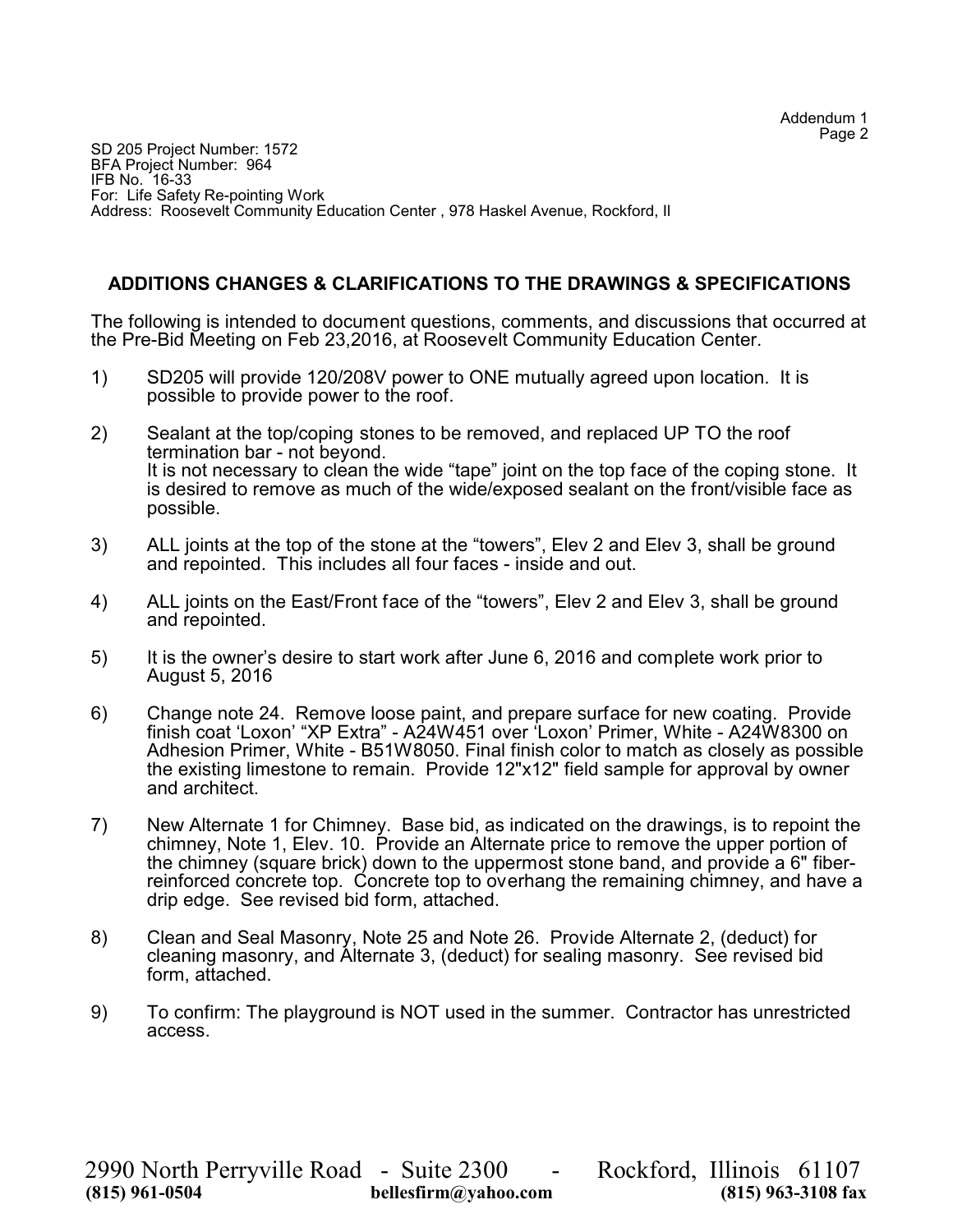## FORM OF PROPOSAL

Rockford Public School District #205 Life Safety Re-Pointing at: Roosevelt Community Education Center Board of Education Rockford, Illinois Project: 1572 Belles Firm of Architecture, Inc.: Project: 924

Rockford Board of Education School District No. 205 Rockford, Illinois

Ladies/Gentlemen:

The undersigned, having become familiar with the local conditions affecting cost of the work, and with the Bidding Documents including Advertisement for Bids, Instructions to Bidders, Bid Form, General Conditions, Supplementary Conditions, Specifications, and Addenda issued thereto, as prepared by Kevin Behling, Executive Director of Design and Construction, Rockford Public Schools, Rockford, IL, hereby agrees to furnish all labor, material and equipment necessary to complete Re-pointing work at Roosevelt Community Education Center, for the amount shown below:

| <b>BASE BID:</b>                                                                             | \$                             |  |  |  |
|----------------------------------------------------------------------------------------------|--------------------------------|--|--|--|
|                                                                                              | <b>Base Bid</b>                |  |  |  |
| Alternate 1: Remove top of chimney, cap. Omit repointing<br>Circle one: ADD<br><b>DEDUCT</b> | \$<br><b>Alternate to Base</b> |  |  |  |
|                                                                                              | <b>Deduct</b>                  |  |  |  |
|                                                                                              | Deduct                         |  |  |  |